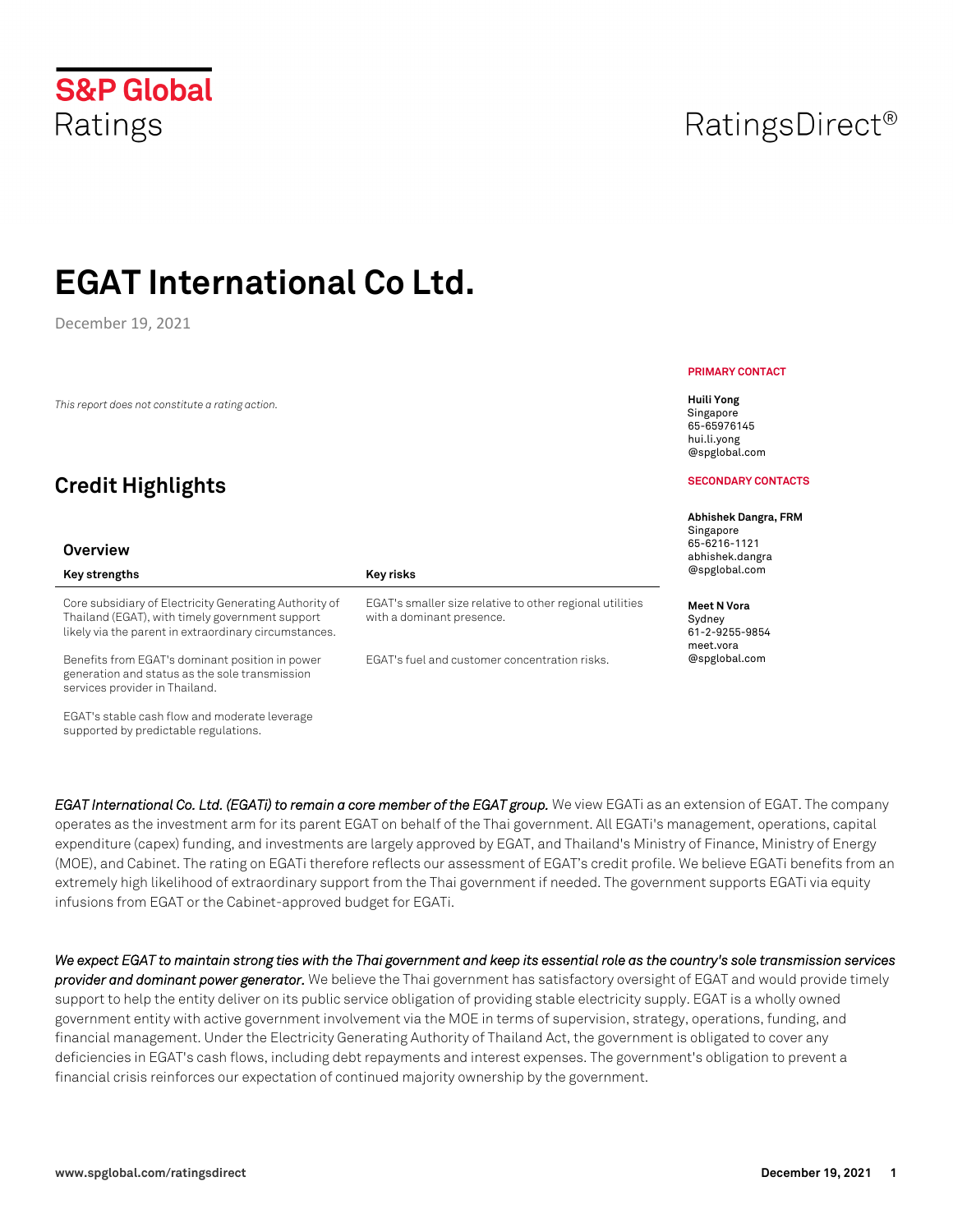**EGAT's regulatory framework should support earnings stability and steady recovery in financial metrics over the next three years.** We believe the company's earnings will improve from increasing electricity demand, and capacity additions. In addition, earnings will also continue to be supported by EGAT's established regulatory framework that allows full pass-through of fuel costs through fuel price adjustment every four months. We expect increasing earnings to restore the company's ratio of funds from operations (FFO) to debt to above 23%. Under our base case scenario, FFO-to-debt will recover to about 23% in 2021, and over 28% for 2022 and 2023, compared with 21% in 2020. The trough in 2020 was driven by lower sales volumes (due to COVID-19), as well as capex and equity injections to joint ventures (JVs) and associates that were higher than our estimates.

## **Outlook**

The stable outlook on EGATi mirrors that on Thailand. It also reflects our expectation that EGATi will remain a core member of the EGAT group and continue to receive support from the Thai government through EGAT over the next 12-18 months.

The outlook also reflects our expectation that EGAT will continue to benefit from ongoing and extraordinary government support.

#### **Downside scenario**

We could lower the rating on EGATi if we see signs of a loosening of the company's ties with its parent, or if our assessment of government support for EGATi is lower, both of which we view as unlikely in the next 12-24 months.

We may also lower the rating on EGATi if we downgrade EGAT, which could happen if we lower the sovereign credit rating on Thailand.

We could lower the rating on EGAT if its stand-alone credit profile (SACP) falls to 'b+'.

We may lower our assessment of EGAT's SACP by one notch if:

- The entity departs significantly from its role as Thailand's sole transmission network provider and dominant electricity generator under the "enhanced sole buyer" model, which could weaken our assessment of EGAT's business operations and quality of earnings;
- Thailand's regulatory framework has any significant adverse change; or

EGAT's cash flow adequacy deteriorates substantially, with the ratio of FFO to debt falling below 23%.

### **Upside scenario**

We could raise the rating on EGATi if we raise the foreign currency long-term sovereign credit rating on Thailand and SACP remains at least 'bb-'.

An upgrade is contingent on EGAT maintaining strong ties with the government and continuing to benefit from an extremely high likelihood of extraordinary support from the government in case of need.

## **Our Base-Case Scenario**

#### **Assumptions**

- Thailand's real GDP to grow about 1% in fiscal 2021, expanding further to 3%-4% over the next two years, leading to increase in electricity demand.
- EGAT's revenue to increase by about 6%-10% in 2021 and 2022, with revenue growth stabilizing at about 2% every year thereafter.
- Adjusted EBITDA margins to remain resilient at 20%-21%.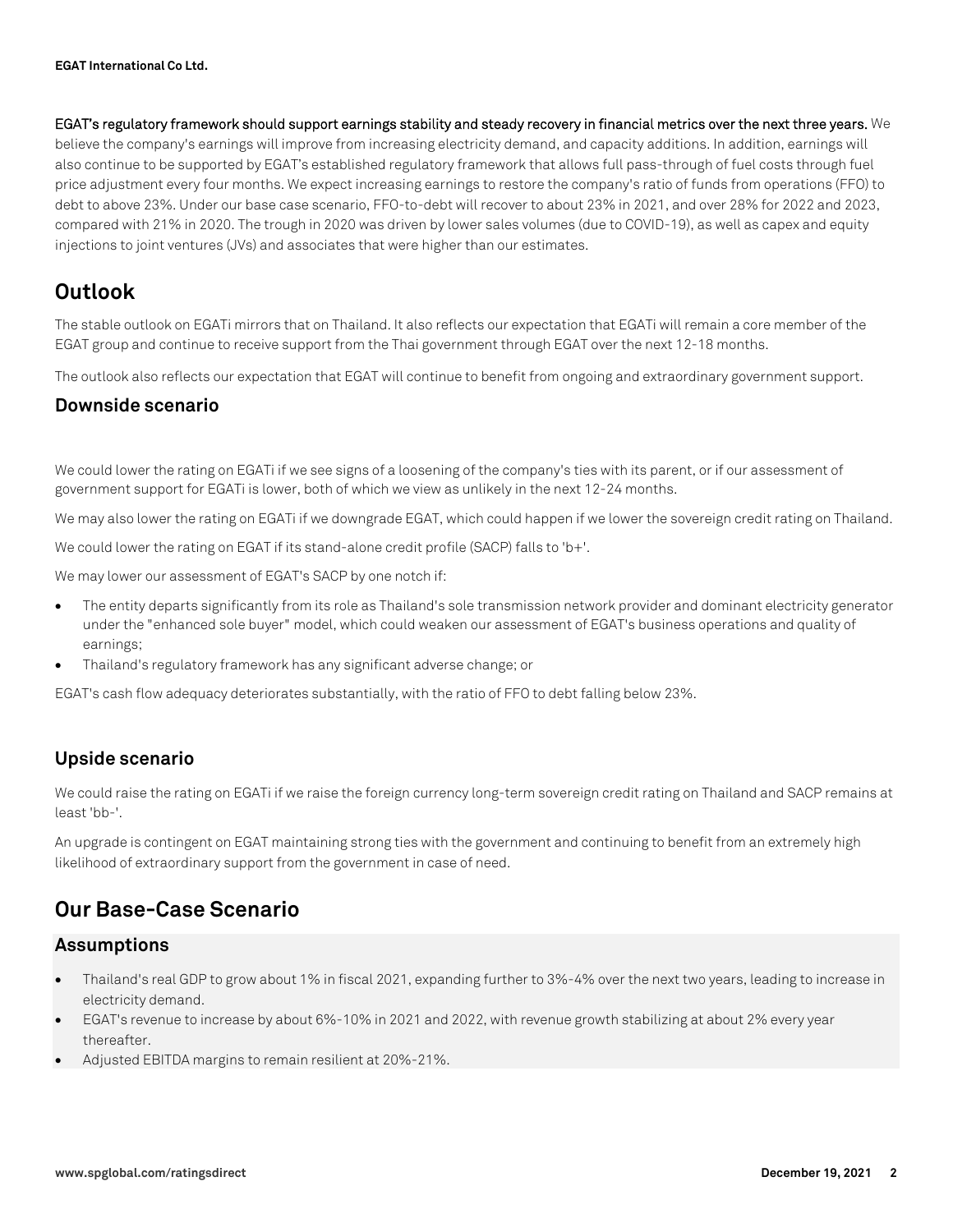- Capex to be generally based on the Power Development Plan (PDP's) power generation target. We estimate capex of Thai baht (THB) 45 billion–THB47 billion per annum in 2021 and 2022, increasing to about THB70 billion in 2023. This includes equity injections into JVs, associates and subsidiaries of THB6 billion-THB9 billion each year.
- Average cost of funding to be about 4%.
- Dividend payout at 60% of profit before tax. This comes to about THB19 billion–THB25 billion in the next three years.

### **Key metrics**

#### **Electricity Generating Authority of Thailand--Key Metrics\***

| Mil. THB                                                  | 2019a     | 2020a     | 2021e               | 2022f               | 2023f               |
|-----------------------------------------------------------|-----------|-----------|---------------------|---------------------|---------------------|
| Revenue growth (%)                                        | 6.8       | (8.9)     | $6.0 - 7.0$         | $9.0 - 10.0$        | about 2.0           |
| EBITDA margin (%)                                         | 21.1      | 20.6      | $20.0 - 21.0$       | $20.0 - 21.0$       | $20.0 - 21.0$       |
| Funds from operations (FFO)                               | 80.672.3  | 69.990.0  | 73,000-<br>75,000   | 85.000-<br>86,000   | 88,000-<br>89,000   |
| Capital expenditures and<br>investments in JVs/associates | 52.159.3  | 49,260.0  | 45.000-<br>47.000   | 45.000-<br>47.000   | about<br>70.000     |
| Debt                                                      | 322.617.5 | 322.722.0 | 317.000-<br>318,000 | 303.000-<br>304,000 | 304.000-<br>305,000 |
| Debt to EBITDA (x)                                        | 2.7       | 3.1       | $2.8 - 2.9$         | $2.4 - 2.5$         | $2.4 - 2.5$         |
| FFO to debt (%)                                           | 25.0      | 21.7      | $23.0 - 24.0$       | $28.0 - 29.0$       | $28.0 - 29.0$       |

\*All figures adjusted by S&P Global Ratings. a--Actual. e--Estimate. f--Forecast. THB--Thai baht.

*Recovery in power demand from fiscal 2021 will support EGAT's EBITDA growth.* We project subtle growth in electricity demand of 1%- 2% in 2021, in view that key demand-driving sectors such as tourism and manufacturing are beginning to see signs of recovery since pandemic days. We expect demand recovery to pick up further in 2022 and 2023, upon the launch of 63 Vaccinated Travel Lane since November 2021 which will boost tourism, as well as our expectation of greater resumption in economic activities across the country. EGAT recorded close to a 9% decline in revenues in 2020, due to a decline in electricity prices (following lower natural gas costs), coupled with a 3% drop in demand and claw-back income to alleviate the electricity bills of end users.

*Extension of government's measures to subsidize electricity bills into 2021 continue to have immaterial impact on EGAT's cash flows.* In 2020, EGAT contributed THB45.4 million to subsidize electricity usage to its customers as a part of Thailand's relief measures to contain the impact of the pandemic. We consider this to be immaterial (only about 0.01% of total revenues). The government has retained some relief measures in 2021, including the subsidization of bills for eligible users; however, we continue to anticipate EGAT's contribution to these measures will remain immaterial thereby having a minimal impact on its cash flows.

*Stable EBITDA margins backed by recovery in fuel costs.* The tariff framework in Thailand incorporates a fuel-price adjustment, which is adjusted every four months, allowing EGAT to pass on increases in fuel costs to its consumers. This allows for timely recovery of costs, which should support stable EBITDA margins of 20%-21% over the next three years.

*Power purchase agreements and high capex will keep debt elevated over the next 24 months.* As EGAT begins to step up investments in line with Thailand's PDP targets, we expect EGAT's annual spending to amount to THB160 billion over the next three years. We also note that EGAT is obligated to pay for electricity from other power producers as part of its power purchase agreements, notwithstanding high reserve margins in Thailand. We have factored these obligations into EGAT's total adjusted debt as lease liabilities.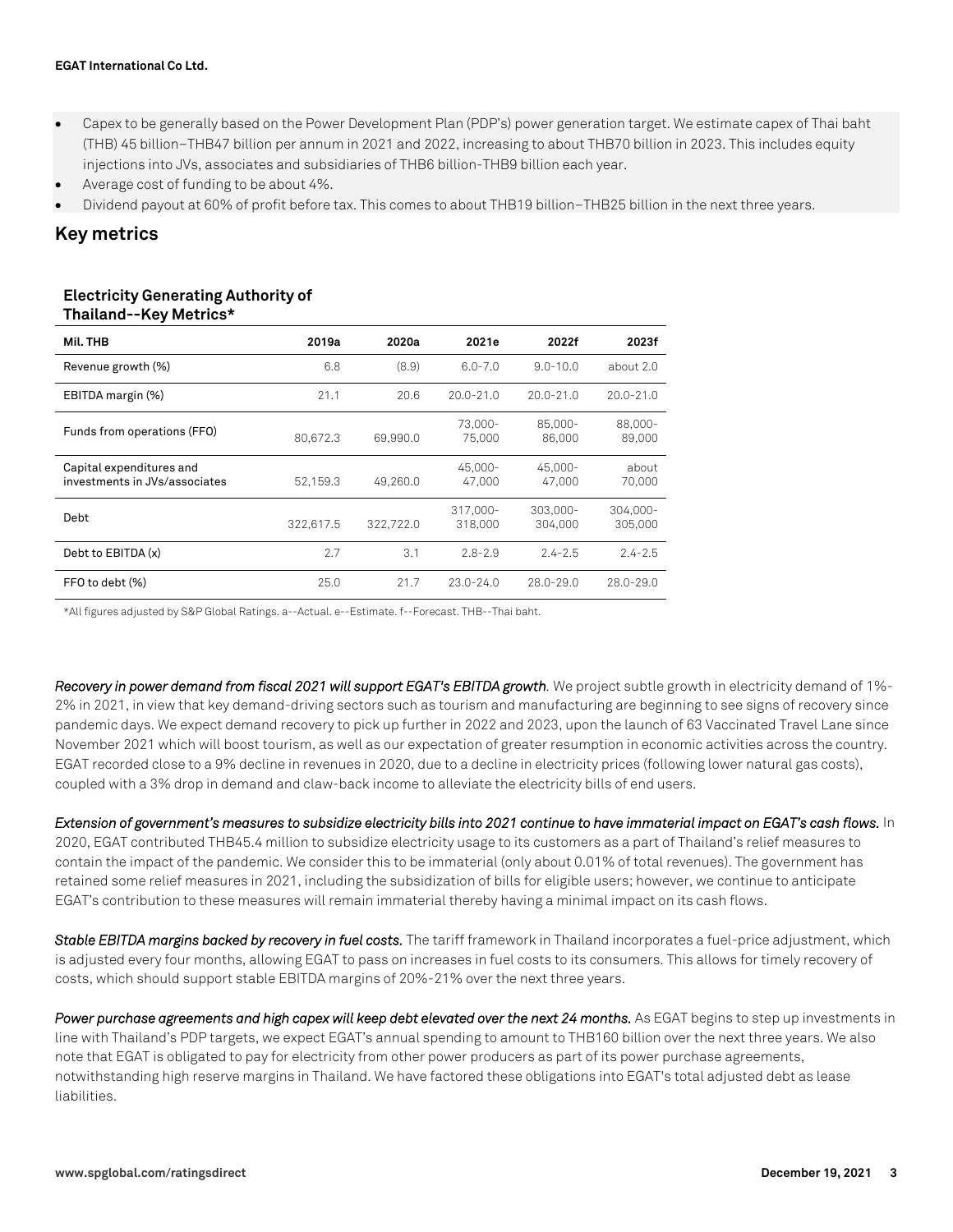## **Company Description**

EGATi is the sole energy and power investment platform for international expansion under EGAT, in neighboring countries including Laos, Myanmar, China, and Cambodia. EGAT is wholly owned by the Thai government and is the sole electricity transmission service provider and the largest electricity generator in the country.

## **Peer Comparison**

We consider Tenaga Nasional Bhd., NTPC Ltd., and Perusahaan Perseroan (Persero) PT Perusahaan Listrik Negara (PLN) as EGAT's peers within the regulated utilities space. Similar to that of EGAT, the peers have dominant market positions in their respective markets.

EGAT is significantly smaller than NTPC and PLN in terms of generation capacity. While it is comparable to Tenaga which has 14.6 gigawatts (GW) of capacity, we believe Tenaga has better diversity due to its distribution business and diverse customer base comprising of residential, commercial, and industrial customers.

In our view, the regulatory framework differs for the regulated peers. Both Thailand and India benefit from stable and established regulatory frameworks with formula-based tariff adjustments and the presence of an independent regulator. In contrast, Indonesia's regulatory framework is weaker due to ad-hoc tariff adjustments and continuing dependence on subsidies, in the absence of an independent regulator. Malaysia's record of semi-annual tariff adjustment is improving, but such adjustments still require cabinet approval.

#### **Electricity Generating Authority of Thailand—Peer Comparisons**

|                                 | Electricity<br>Generating<br>Authority of<br><b>Thailand</b> | Perusahaan<br>Perseroan<br>(Persero) PT<br>Perusahaan<br>Listrik Negara | <b>Tenaga Nasional</b><br>Bhd. | NTPC Ltd.  |
|---------------------------------|--------------------------------------------------------------|-------------------------------------------------------------------------|--------------------------------|------------|
| Period                          | Annual                                                       | Annual                                                                  | Annual                         | Annual     |
| Period ending                   | 12/31/2020                                                   | 12/31/2020                                                              | 12/31/2020                     | 12/31/2020 |
| Mil.                            | \$                                                           | \$                                                                      | \$                             | \$         |
| Revenue                         | 17,013                                                       | 24,870                                                                  | 10,943                         | 15,244     |
| <b>EBITDA</b>                   | 3,500                                                        | 11,338                                                                  | 4,590                          | 4,653      |
| Funds from operations (FFO)     | 2,332                                                        | 4,848                                                                   | 2,789                          | 2,415      |
| Interest                        | 1,178                                                        | 6,898                                                                   | 1,174                          | 1,901      |
| Cash interest paid              | 1,153                                                        | 6,362                                                                   | 1,069                          | 1,819      |
| Operating cash flow (OCF)       | 2,116                                                        | 7,466                                                                   | 2,841                          | 3,189      |
| Capital expenditure             | 1,641                                                        | 5,626                                                                   | 1,602                          | 3,186      |
| Free operating cash flow (FOCF) | 475                                                          | 1,840                                                                   | 1,239                          | 3          |
| Discretionary cash flow (DCF)   | (190)                                                        | 1,839                                                                   | (64)                           | (1, 165)   |
| Cash and short-term investments | 2,624                                                        | 3,967                                                                   | 3,178                          | 470        |
| Gross available cash            | 2,624                                                        | 3,967                                                                   | 3,178                          | 470        |
| Debt                            | 10,751                                                       | 47,588                                                                  | 19,656                         | 30,728     |
| Equity                          | 16,261                                                       | 67,667                                                                  | 14,295                         | 17,668     |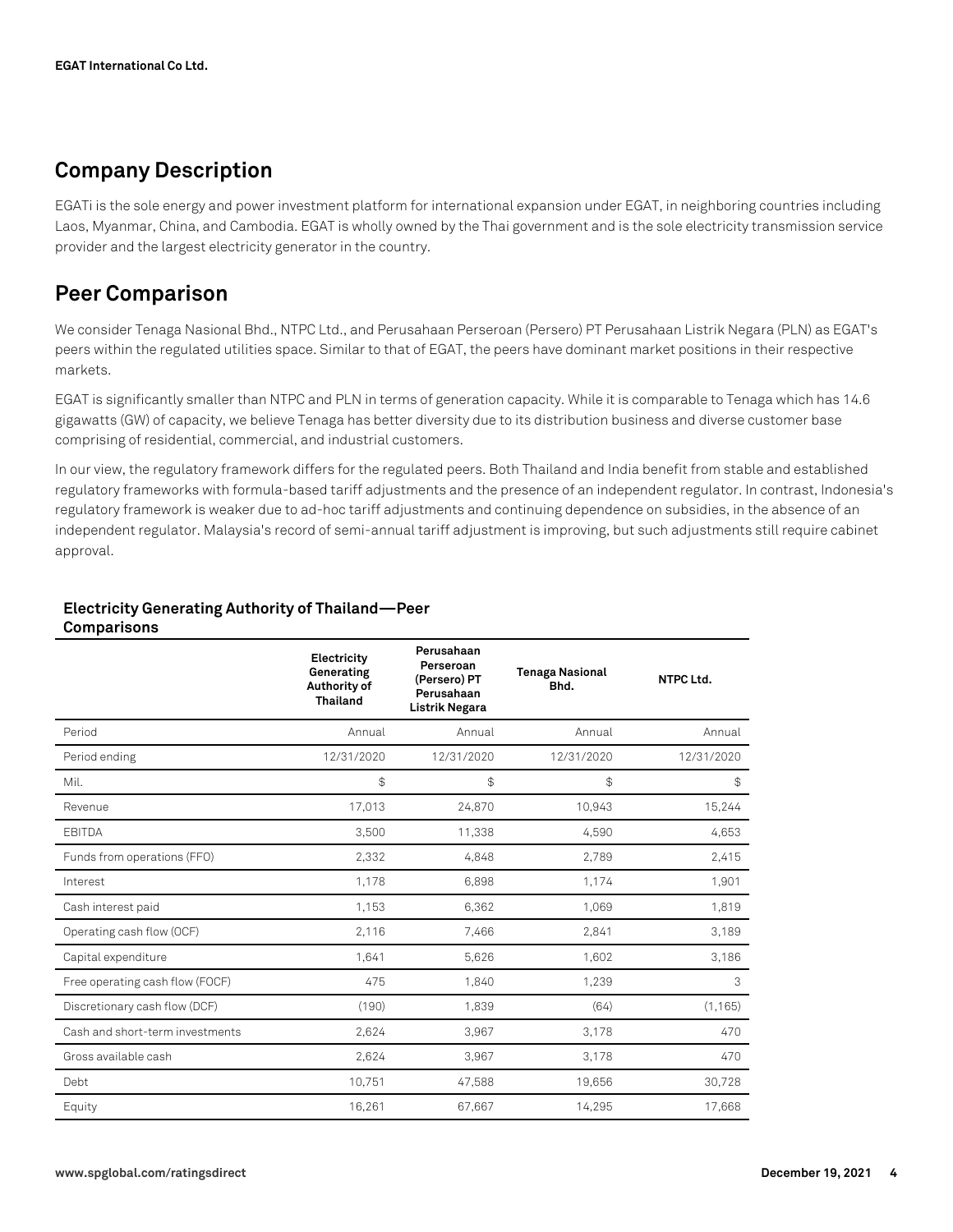| EBITDA margin (%)              | 20.6  | 45.6 | 41.9  | 30.5  |
|--------------------------------|-------|------|-------|-------|
| Return on capital (%)          | 8.1   | 7.1  | 6.4   | 8.2   |
| EBITDA interest coverage (x)   | 3.0   | 1.6  | 3.9   | 2.4   |
| FFO cash interest coverage (x) | 3.0   | 1.8  | 3.6   | 2.3   |
| Debt/EBITDA (x)                | 3.1   | 4.2  | 4.3   | 6.6   |
| FFO/debt (%)                   | 21.7  | 10.2 | 14.2  | 7.9   |
| OCF/debt (%)                   | 19.7  | 15.7 | 14.5  | 10.4  |
| FOCF/debt (%)                  | 4.4   | 3.9  | 6.3   | 0.0   |
| DCF/debt (%)                   | (1.8) | 3.9  | (0.3) | (3.8) |

## **Business Risk**

#### *EGAT will maintain its dominant position in Thailand's power generation.*

The company is the largest power producer in Thailand with installed generating capacity of about 16GW, representing about 34% of the country's total generation capacity. It is significantly larger than other power producers Ratch Group Public Co. Ltd. (7.0 GW capacity) and Global Power Synergy Public Co. Ltd. (4.7 GW capacity) in the country.

We expect EGAT to maintain its strong market position with the Enhanced Single Buyer model in Thailand, which positions the company as the sole purchaser of electricity from other generators, to supplement its own supply. It is also the sole transmission service provider in the country.

#### *A transparent and stable regulatory framework supports earnings and cash flow stability.*

EGAT benefits from a tariff mechanism that allows for timely pass-through of fuel and power purchase costs, limiting the company's exposure to fluctuations in fuel prices. The base rate component of the tariff, which is adjusted every three to five years, allows for recovery on capital spending and operating costs, with a reasonable return on investment. However, the implementation of tariff revisions is not automatic and requires approval of a government-appointed review committee.

The Energy Regulatory Commission regulates electricity tariffs in Thailand. Significant changes to the regulatory framework are unlikely, given the commission's established tariff-setting philosophy. We expect the regulator to remain generally supportive of utilities in Thailand, which supports the low volatility in cash flows from these utilities.

#### *EGAT faces fuel and customer concentration risks.*

The company is dependent on natural gas as a fuel source (50% of total capacity), given gas-fired power plants are considered as sources of baseload power in Thailand. Nonetheless, with declining domestic and imported gas supply, there has been increasing policy measures by the Thai government to encourage imports of liquefied natural gas (LNG). Given the phased approval of the National Energy Policy Council's natural gas market liberalization roadmap in 2021, we expect EGAT to continue to incorporate LNG in its long-term fuel mix. In addition, increasing investments in renewables will add to EGAT's fuel-mix diversity, in line with Thailand's PDP to reduce the use of fossil fuels over the long term.

EGAT is also exposed to customer-concentration risks as nearly all its electricity is sold to the Metropolitan Electricity Authority (MEA) and Provincial Electricity Authority (PEA), with a marginal amount sold to direct consumers. The record is good for timely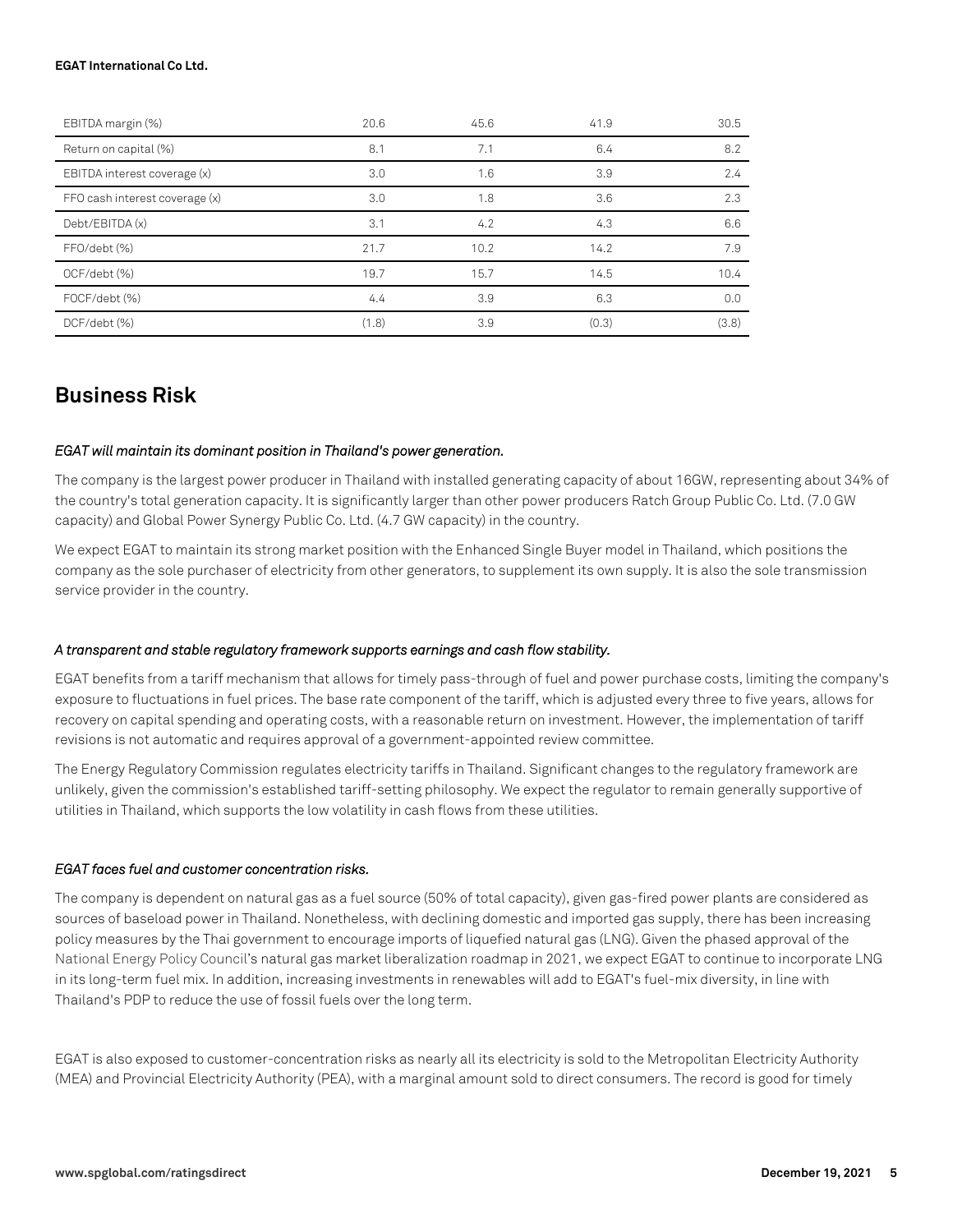payments from the state-owned distribution companies. The MEA and PEA made full payments within 2020, despite measures which allowed distributors to postpone partial payments. As such, we expect the trend of timely payments to continue.

## **Financial Risk**

#### *We see high cash flow visibility for EGAT over the next three years because the entity's revenue is underpinned by regulated earnings.*

We expect EGAT's leverage to improve over the period, supported by cash flows from recovering electricity demand and gradual capacity additions. We anticipate EGAT's FFO-to-debt ratio to recover to about 23% in 2022 from 21% in 2021 and improve to over 28% in 2023 and 2024. The slight trough in 2020 was driven by capex and equity injections to JVs and associates, which were higher than our expectations.



#### **EGAT's Leverage to Gradually Improve Despite Elevated Capex**

\* Capex includes investments and equity injections into associates and subsidiaries. THB-Thai baht. a-Actual. e-Estimate. f-Forecast. FFO-Funds from operations. Source: S&P Global Ratings.

*EGAT's gradual capacity additions should drive the company's growth and support its earnings profile.* As EGAT invests in generation and transmission assets in line with the country's PDP targets, we expect EGAT's annual spending to be higher at THB160 billion over the next three years, from THB130 billion of initial projections. This also includes our expectations of equity injections toward JVs and associates over the next few years, largely to support overseas projects in which EGAT has stakes. While elevated, these investments should continue to drive capacity growth and support earnings growth over the next three years. In our opinion, EGAT can adequately manage project-execution risks given its track record. That said, cash flows will be hurt if capacity additions are not executed in a timely manner.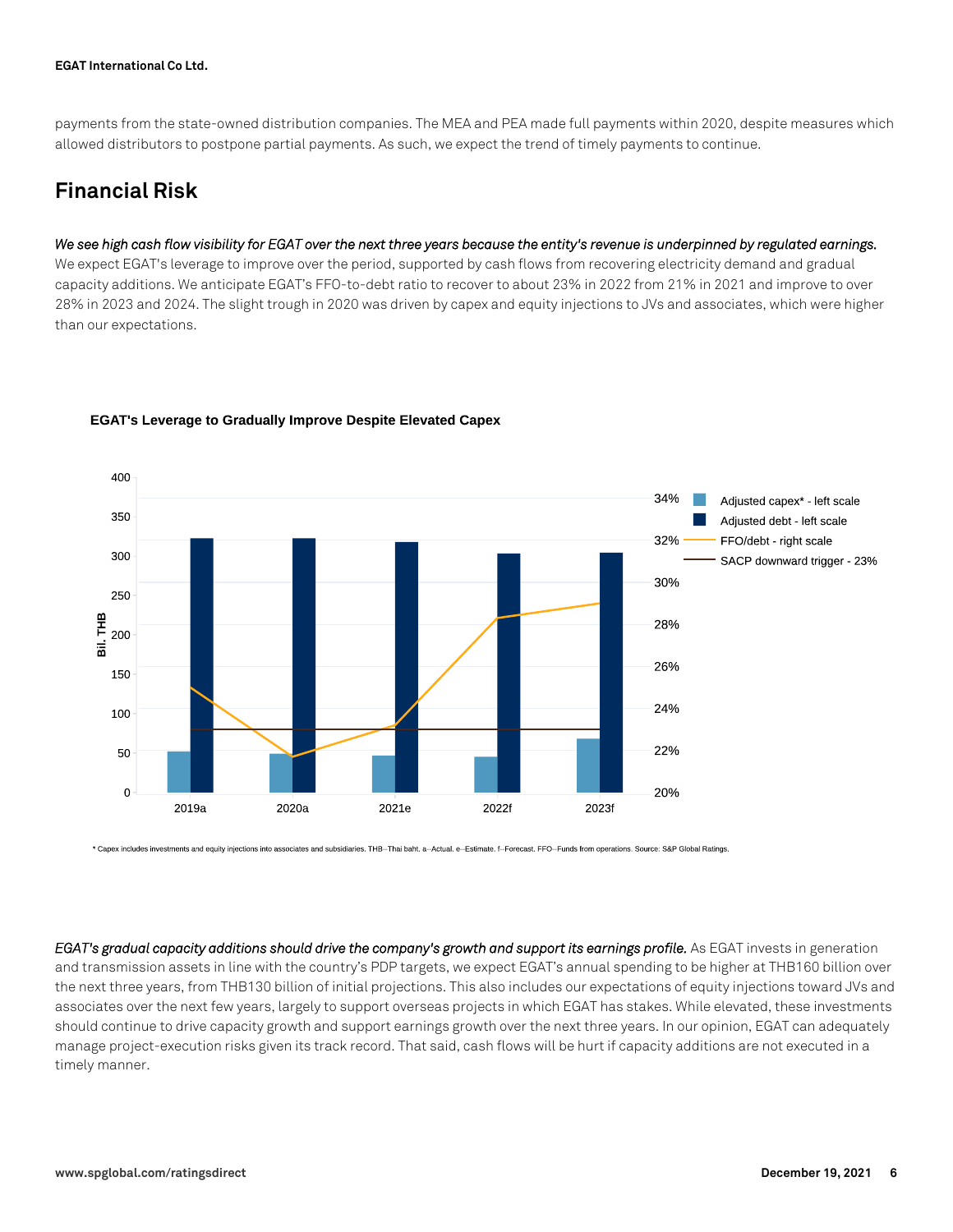EGAT should generate positive free operating cash flows of about THB20 billion–THB40 billion each year, over the next three years, supporting deleveraging.

#### **Debt maturities**

#### **Electricity Generating Authority of Thailand--Debt Maturities\***

| Debt due in       | Amount (Mil. THB) |
|-------------------|-------------------|
| 2021              | 832.7             |
| 2022              | 5,767.9           |
| 2023              | 7,837.8           |
| 2024              | 10,149.0          |
| 2025              | 7,140.2           |
| <b>After 2025</b> | 71,042.8          |
| Total debt        | 102,770.4         |

\*As of Sept. 30, 2021. THB--Thai baht

#### **Electricity Generating Authority of Thailand--Financial Summary**

| Period ending                   | Dec-31-2015 | Dec-31-2016 | Dec-31-2017 | Dec-31-2018 | Dec-31-2019 | Dec-31-2020 |
|---------------------------------|-------------|-------------|-------------|-------------|-------------|-------------|
| Reporting period                | 2015a       | 2016a       | 2017a       | 2018a       | 2019a       | 2020a       |
| Display currency (mil.)         | <b>THB</b>  | <b>THB</b>  | THB         | THB         | THB         | THB         |
| Revenues                        | 546,480     | 496,883     | 493,934     | 524,768     | 560,446     | 510,707     |
| <b>EBITDA</b>                   | 113,296     | 128,629     | 127,968     | 123,228     | 118,050     | 105,067     |
| Funds from operations (FFO)     | 79,775      | 85,047      | 84,117      | 82,742      | 80,672      | 69,990      |
| Interest expense                | 32,553      | 43,152      | 42,763      | 39,554      | 36,884      | 35,369      |
| Cash interest paid              | 31,773      | 42,644      | 42,090      | 39,101      | 36,537      | 34,614      |
| Operating cash flow (OCF)       | 76,927      | 89,264      | 85,784      | 83,428      | 68,902      | 63,520      |
| Capital expenditure             | 34,418      | 49,013      | 54,931      | 57,992      | 52,159      | 49,260      |
| Free operating cash flow (FOCF) | 42,509      | 40,251      | 30,853      | 25,435      | 16,742      | 14,260      |
| Discretionary cash flow (DCF)   | 15,425      | 14,353      | 6,503       | 3,198       | (9,477)     | (5,715)     |
| Cash and short-term investments | 103,051     | 100,640     | 108,154     | 113,278     | 89,690      | 78,765      |
| Gross available cash            | 103,051     | 100.640     | 108,154     | 113,278     | 89,690      | 78,765      |
| Debt                            | 298,569     | 349,150     | 327,338     | 329,199     | 322,618     | 322,722     |
| Common equity                   | 347,102     | 403,055     | 426,557     | 452,445     | 474,654     | 488,141     |
| Adjusted ratios                 |             |             |             |             |             |             |
| EBITDA margin (%)               | 20.7        | 25.9        | 25.9        | 23.5        | 21.1        | 20.6        |
| Return on capital (%)           | 12.7        | 12.3        | 11.7        | 11.5        | 10.0        | 8.1         |
| EBITDA interest coverage (x)    | 3.5         | 3.0         | 3.0         | 3.1         | 3.2         | 3.0         |
| FFO cash interest coverage (x)  | 3.5         | 3.0         | 3.0         | 3.1         | 3.2         | 3.0         |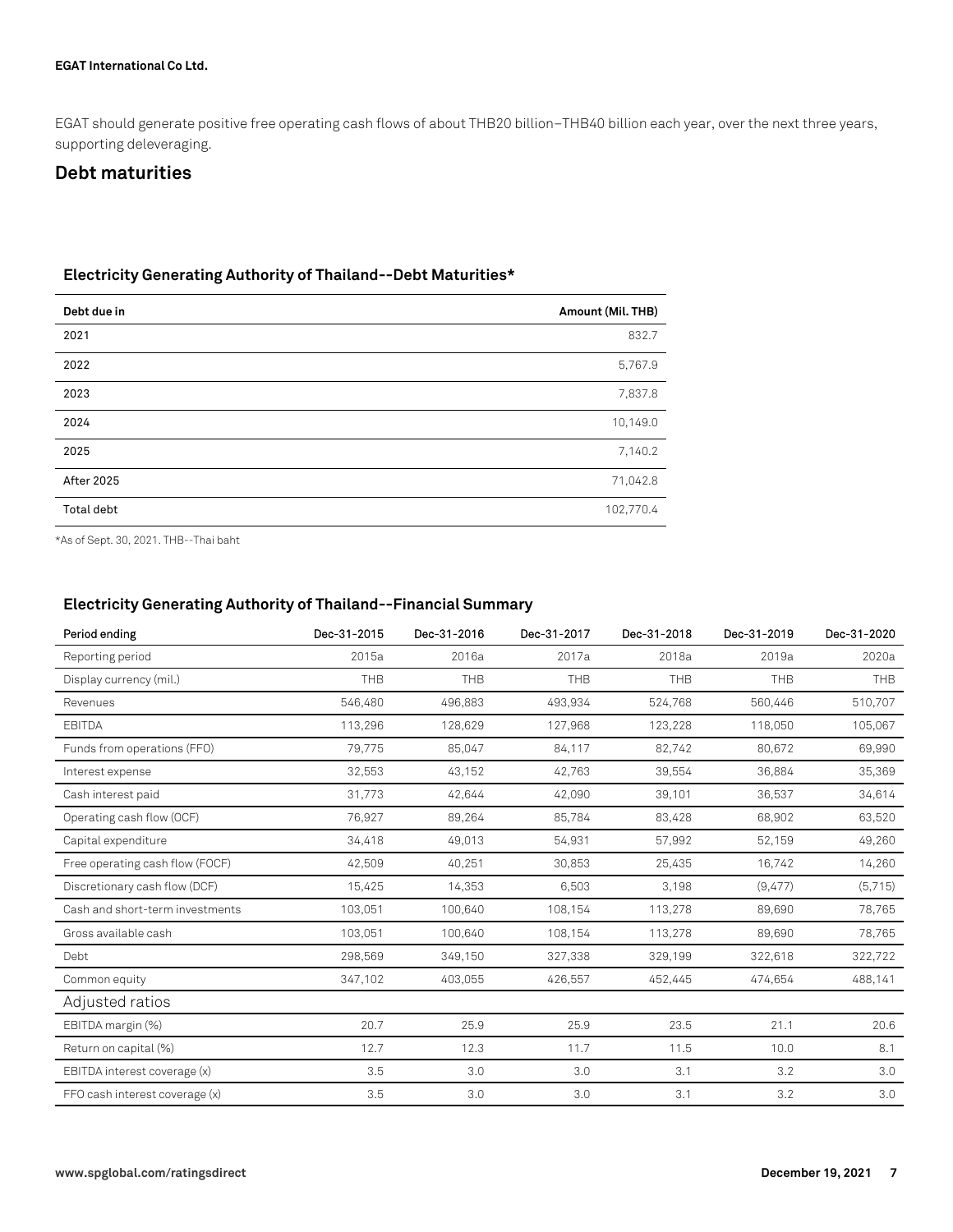| Debt/EBITDA (x) | 2.6  |      | 2.6  | 2.7  | 2.7   | 3.1   |
|-----------------|------|------|------|------|-------|-------|
| FFO/debt (%)    | 26.7 | 24.4 | 25.7 | 25.1 | 25.0  | 21.7  |
| OCF/debt (%)    | 25.8 | 25.6 | 26.2 | 25.3 | 21.4  | 19.7  |
| FOCF/debt (%)   | 14.2 | 11.5 | 9.4  | 7.7  | 5.2   | 4.4   |
| DCF/debt (%)    | 5.2  | 4.   | 2.0  | 1.0  | (2.9) | (1.8) |

#### **Reconciliation Of Electricity Generating Authority of Thailand Reported Amounts With S&P Global Adjusted Amounts (Mil. THB)**

|                                                                   | <b>Debt</b>       | Shareholder<br>equity | <b>EBITDA</b> | <b>Operating</b><br>income | Interest<br>expense | S&PGR adjusted<br><b>EBITDA</b>        | Operating cash<br>flow        | Capital<br>expenditure |
|-------------------------------------------------------------------|-------------------|-----------------------|---------------|----------------------------|---------------------|----------------------------------------|-------------------------------|------------------------|
| Financial year                                                    | $Dec-31-$<br>2020 |                       |               |                            |                     |                                        |                               |                        |
| Company reported<br>amounts                                       | 137,444           | 454,673               | 101,373       | 54,879                     | 33,783              | 105,067                                | 102,125                       | 44,350                 |
| Cash taxes paid                                                   | $\sim$            | ÷,                    | L,            | ÷,                         | L.                  | (463)                                  | $\sim$                        |                        |
| Cash interest paid                                                | ÷,                | ÷,                    | L,            | L.                         | L.                  | (33,528)                               | ÷,                            |                        |
| Reported lease<br>liabilities                                     | 229,742           | ÷,                    | ÷.            | ÷                          | L,                  |                                        | ÷.                            |                        |
| Postretirement<br>benefit<br>obligations/deferred<br>compensation | 11,749            |                       | 343           | 343                        | 500                 |                                        |                               |                        |
| Accessible cash and<br>liquid investments                         | (59,074)          |                       |               |                            |                     |                                        |                               |                        |
| Capitalized interest                                              | ä,                | ä,                    | L.            | $\sim$                     | 1,086               | (1,086)                                | (1,086)                       | (1,086)                |
| Dividends received<br>from equity<br>investments                  |                   | L,                    | 3,351         |                            |                     |                                        |                               |                        |
| Asset-retirement<br>obligations                                   | 2,861             | ä,                    | ä,            | ä,                         | L,                  | L.                                     | ÷.                            |                        |
| Nonoperating<br>income (expense)                                  |                   |                       | ä,            | 10,290                     | L                   |                                        |                               |                        |
| Reclassification of<br>interest and<br>dividend cash flows        |                   |                       |               |                            |                     |                                        | (29, 197)                     |                        |
| Noncontrolling<br>interest/minority<br>interest                   |                   | 33,468                |               |                            |                     |                                        |                               |                        |
| Working capital:<br>Other                                         | ÷.                | ÷                     | ÷.            | L.                         | ä,                  | $\overline{a}$                         | (8,322)                       |                        |
| Capital expenditure:<br>Other                                     | $\sim$            | ÷,                    | ä,            | ä,                         | ä,                  | ä,                                     |                               | 5,996                  |
| Total adjustments                                                 | 185,278           | 33,468                | 3,694         | 10,633                     | 1,586               | (35,077)                               | (38, 605)                     | 4,910                  |
| <b>S&amp;P Global Ratings</b><br>adjusted                         | Debt              | <b>Equity</b>         | <b>EBITDA</b> | <b>EBIT</b>                | Interest<br>expense | <b>Funds from</b><br><b>Operations</b> | <b>Operating cash</b><br>flow | Capital<br>expenditure |
|                                                                   | 322,722           | 488,141               | 105,067       | 65,512                     | 35,369              | 69,990                                 | 63,520                        | 49,260                 |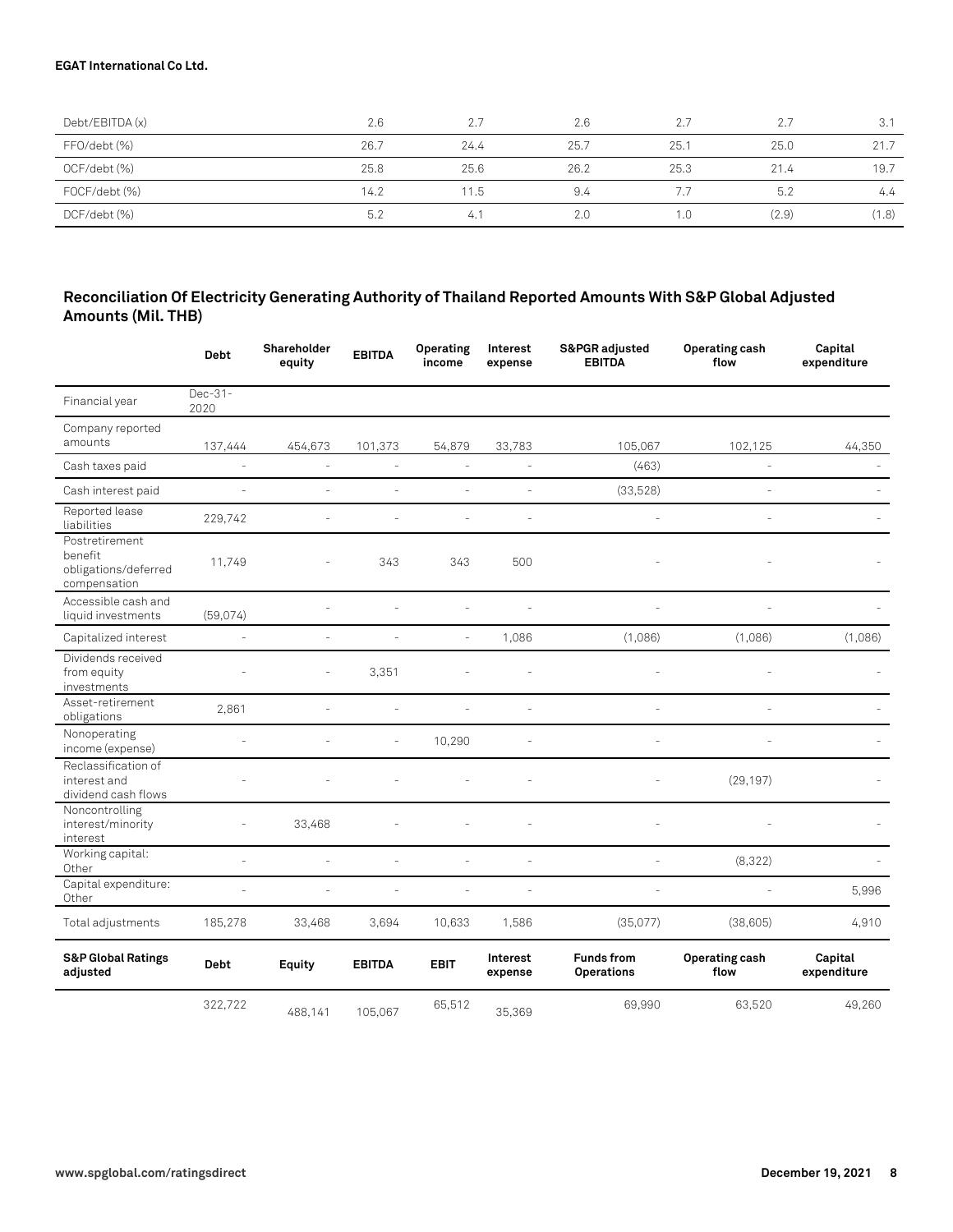## **Liquidity**

In our view, EGATi's liquidity and funding are dependent on EGAT. We assess EGAT's liquidity as strong and forecast that the company's sources of funds will cover its needs by more than 1.5x over the 12 months to Sept. 30, 2022, and by more than 1.0x over the subsequent 12 months. We believe net sources would be sufficient to cover uses even if EGAT's EBITDA declines by 30%. In addition, EGAT benefits from generally prudent risk management, well-established relationships with banks, and a generally high standing in credit markets through domestic bond issuances.

### **Principal liquidity sources**

- Cash and cash equivalents of about THB84.7 billion as of Sept. 30, 2021.
- Cash flow from operations of about THB84.3 billion over the 12 months ending Sept. 30, 2022.

#### **Principal liquidity uses**

- Debt maturities of about THB3.8 billion over the 12 months ending Sept. 30, 2022.
- Capex of about THB38.5 billion and equity injections into EGAT's associates and subsidiaries of THB8.3 billion, over the next 12 months.
- Dividend payout of 60% of profit before tax, estimated at about THB22.5 billion over the period.

## **Environmental, Social, And Governance**

| $E-2$ | $S-2$ | $G-2$ |
|-------|-------|-------|
| N/A   | N/A   | N/A   |

ESG factors have no material influence on our credit rating analysis of EGAT International Company Limited (EGATi). We view EGATi's ESG risks as an extension of its parent EGAT's.

#### **ESG Credit Indicators**  $E-2$  $F - 4$  $E-5$  $S-2$  $S-4$  $S-5$  $G-2$

ESG credit indicators provide additional disclosure and transparency at the entity level and reflect S&P Global Ratings opinion of the influence that environmental, social, and governance factors have on our credit rating analysis. They are not a sustainability rating or an S&P Global Ratings ESG Evaluation. The extent of the influence of these factors is reflected on an alphanumerical 1-5 scale where 1 = positive, 2 = neutral, 3 = moderately negative, 4 = negative, and 5 = very negative. For more information, see our commentary "ESG Credit Indicators: Definition And<br>Applications," published Oct. 13, 2021.

## **Group Influence**

We assess EGATi as a core member of the EGAT Group. We view EGATi as an extension of EGAT, given it operates as the international investment arm of EGAT on behalf of the Thai government. EGATi is wholly owned by EGAT, with 99.99% shareholding.

All EGATi's management, operations, capex funding, and investments are largely approved by EGAT, Thailand's Ministry of Finance, MOE, and Cabinet. The government has an approved budget for EGATi to facilitate strategic international investments over the next few years. EGATi receives such funding support in the form of equity injection from the government via EGAT. EGAT also has strong supervision and oversight over EGATi through its representation on the board of directors and financial management.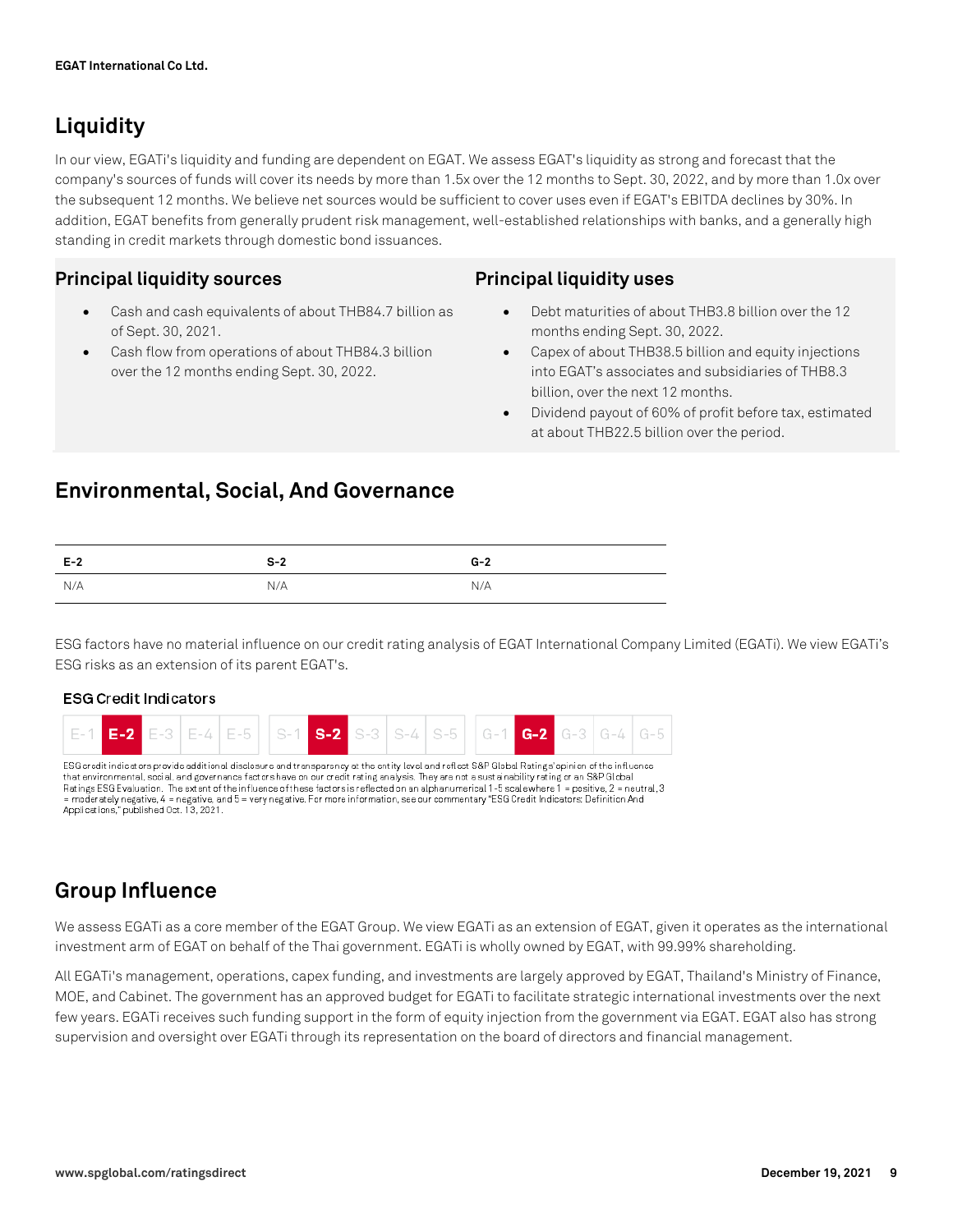## **Government Influence**

We believe EGATi has an extremely high likelihood of receiving timely extraordinary support from the Thailand government via EGAT.

EGAT has a very important role in Thailand's power sector. It implements the country's energy policies and plays an essential role in maintaining the electricity generation capacity and supply, ensuring the security and stability of power in Thailand. EGAT is the largest power producer in the country with about 35% of the country's total installed capacity. It is also the sole purchaser of electricity from other generators and transmission service provider in Thailand. EGAT has a policy to maintain at least 50% of total generating capacity in Thailand, both directly and indirectly via equity stakes in subsidiaries.

EGAT is integral to the Thai government, being a wholly owned government entity with active government involvement via the MOE in terms of supervision, strategy, operations, funding and financial management. Under the Electricity Generating Authority of Thailand Act, the government is obligated to cover deficiencies in EGAT's cash flows, including debt repayments and interest expenses. The Thai government's obligation to prevent a financial crisis reinforces our expectation of continued majority ownership by the government.

## **Related Criteria**

- General Criteria: Group Rating Methodology, July 1, 2019
- Criteria | Corporates | General: Corporate Methodology: Ratios And Adjustments, April 1, 2019
- Criteria | Corporates | General: Reflecting Subordination Risk In Corporate Issue Ratings, March 28, 2018
- General Criteria: Guarantee Criteria, Oct. 21, 2016
- General Criteria: Rating Government-Related Entities: Methodology And Assumptions, March 25, 2015
- Criteria | Corporates | General: Methodology And Assumptions: Liquidity Descriptors For Global Corporate Issuers, Dec. 16, 2014
- Criteria | Corporates | Industrials: Key Credit Factors For The Unregulated Power And Gas Industry, March 28, 2014
- General Criteria: Methodology: Industry Risk, Nov. 19, 2013
- General Criteria: Country Risk Assessment Methodology And Assumptions, Nov. 19, 2013
- Criteria | Corporates | General: Corporate Methodology, Nov. 19, 2013
- General Criteria: Methodology: Management And Governance Credit Factors For Corporate Entities, Nov. 13, 2012
- General Criteria: Principles Of Credit Ratings, Feb. 16, 2011
- General Criteria: Stand-Alone Credit Profiles: One Component Of A Rating, Oct. 1, 2010